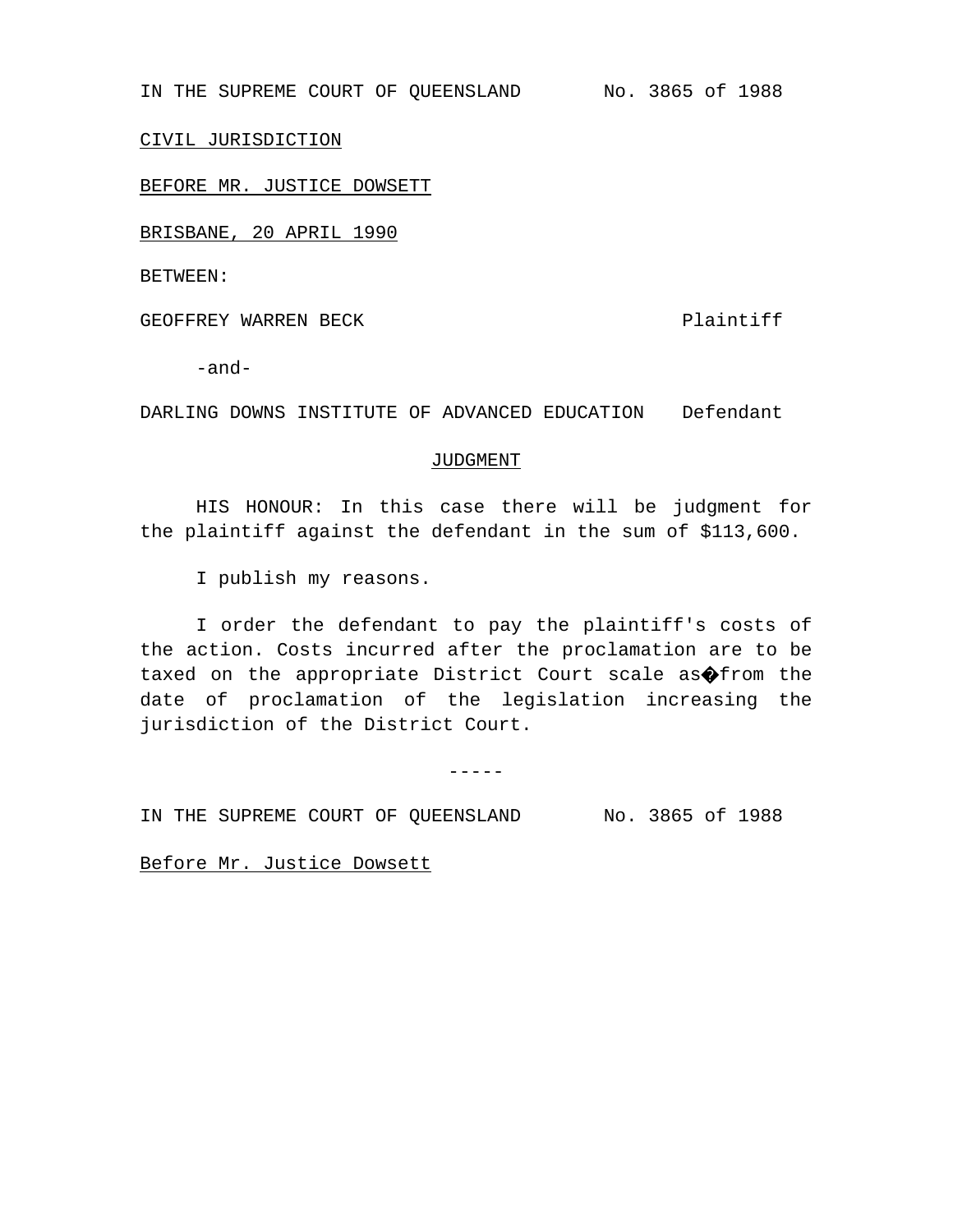## BETWEEN:

# GEOFFREY WARREN BECK **Plaintiff**

AND:

# DARLING DOWNS INSTITUTE OF ADVANCED EDUCATION Defendant

# JUDGMENT - DOWSETT J.

Delivered the Twentieth day of April, 1990.

## CATCHWORDS:

|             | Contract - Breach - Damages - Construction and              |
|-------------|-------------------------------------------------------------|
|             | Interpretation - Employment - Repudiation.                  |
| Counsel:    | Hanger Q.C. with Hall for the Plaintiff                     |
|             | Murdoch for the Defendant                                   |
| Solicitors: | Peter Channell and Associates for the<br>Plaintiff          |
|             | Thynne & McCartney for the Defendant                        |
| Hearing     | 19th, 20th March, 1990.                                     |
| Dates:      |                                                             |
|             | $M_0$ 2065 of 1000<br>TNI TULE CUIDREME COUPE OF OURRMOLAND |

#### IN THE SUPREME COURT OF QUEENSLAND No. 3865 of 1988

### BETWEEN:

# GEOFFREY WARREN BECK **Plaintiff**

AND:

DARLING DOWNS INSTITUTE OF ADVANCED EDUCATION Defendant

# JUDGMENT - DOWSETT J.

Delivered the Twentieth day of April, 1990.

The plaintiff was born on 19th June, 1932 and has spent the whole of his working life in positions associated with accounting, taxation and other financial matters. He is a Master of Commerce and Doctor of Philosophy in the University of Queensland and has been employed in senior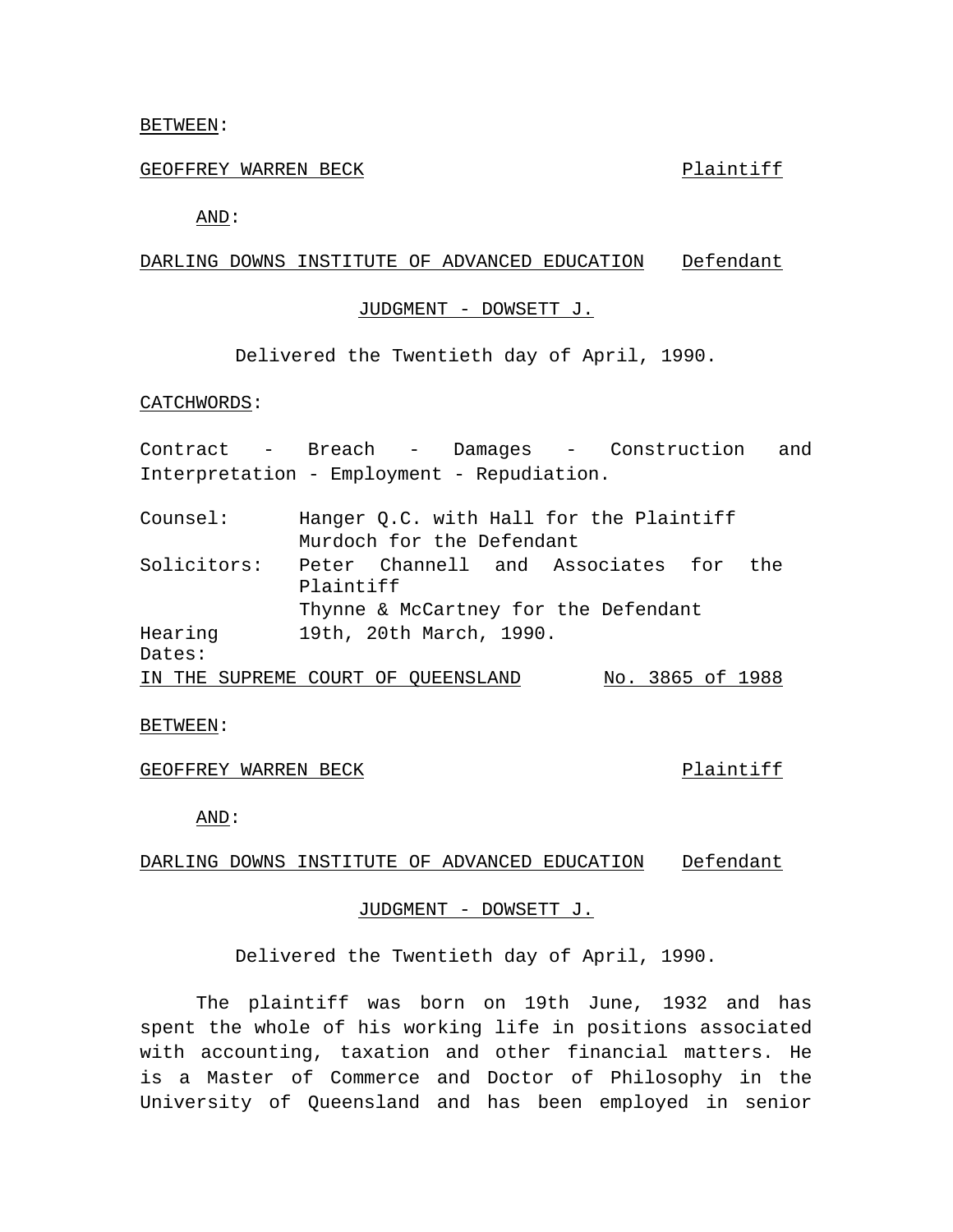positions with accounting firms, as a lecturer, senior lecturer and reader in Accounting in the University of Queensland and as a member of the Taxation Board of Review. Thus he has extensive teaching experience in the accounting field, substantial taxation experience from his years on the Taxation Board of Review, and some associated experience in practical accounting and, from his early years, experience in banking. He has published numerous articles in the fields of auditing, professional education, theory and practice of accounting, companies legislation and administration, management consultancy, white collar crime and taxation.

It is not necessary for me to form a view as to the plaintiff's practical expertise, but there can be no doubt that he has high academic qualifications, a breadth of experience in accounting, taxation and related matters and has published widely.

On 29th October, 1986, the defendant advertised in "The Australian" newspaper, inviting applications for the position of Dean of the School of Business Studies. Relevant parts of the advertisement were as follows:—

"The Institute has an enrolment of some 6,000 students and teaches a wide range of courses in Business Studies, Engineering, Arts, Education and Applied Science from Associate Diploma to Master's Degree level in Australia and overseas.

Applications are invited from suitably qualified men and women for the position of Dean of the School of Business Studies. The School of Business Studies has more than 1,700 students enrolled in its courses which include a degree course leading to a Bachelor of Business (with Accounting, Computing and Management areas of emphasis), an Associate Diploma in Secretarial Studies, and a Graduate Diploma in Information Processing. Planning is proceeding for the introduction of a Master's degree. The courses are designed with an applied rather than theoretical bias and aim at orienting the graduate both managerially and technically.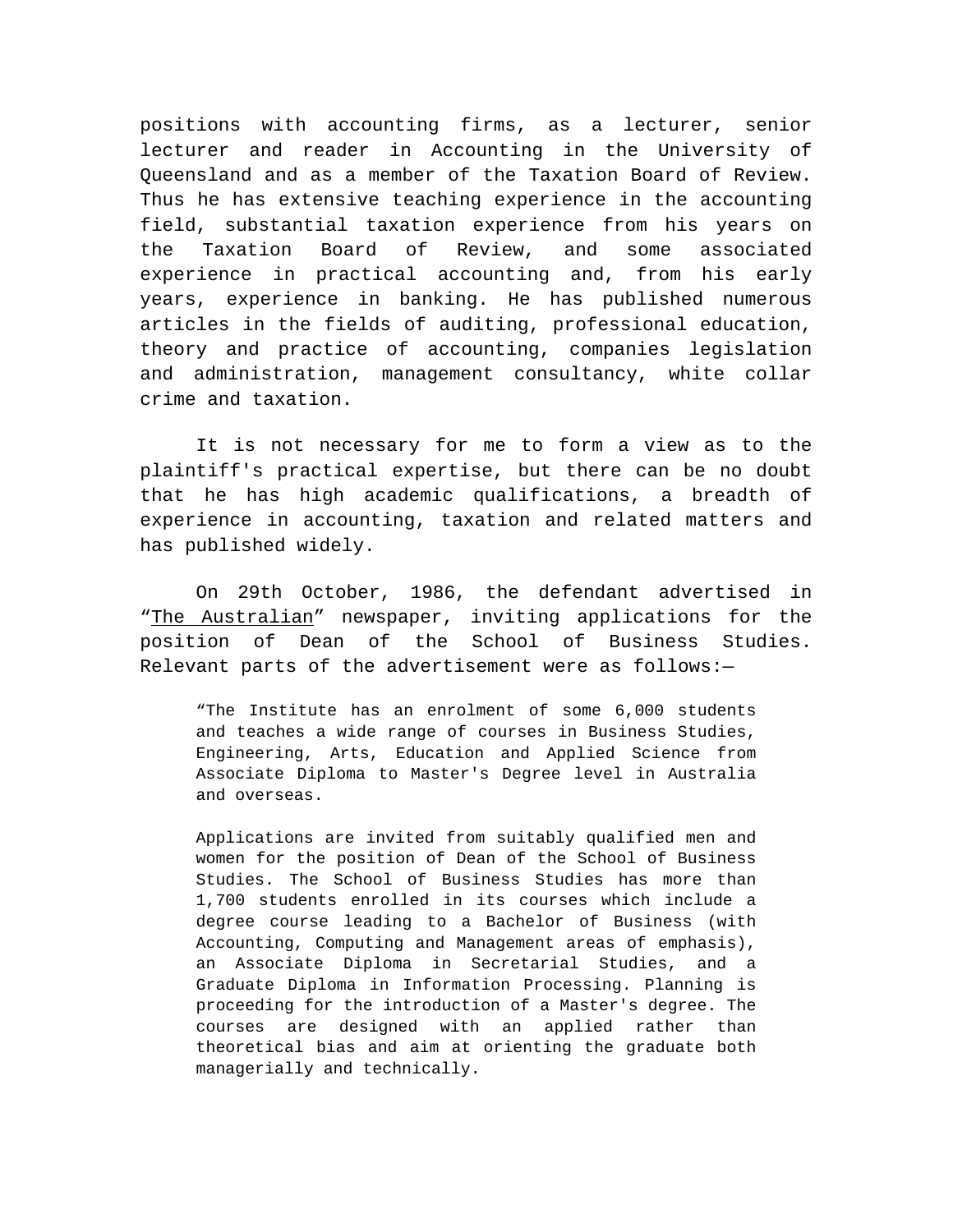The Dean will be the chief executive and chief academic officer of the School of Business Studies and will be responsible to the Director of the Institute for the effective operation of the School, including programme planning, implementation and review, resource management, student welfare and personnel development. In addition, the Dean will be expected to contribute to the corporate management of the Institute and to the achievement of its mission and objectives."

The plaintiff made application for this position, was interviewed and by letter dated 25th March, 1987 (ex. 4), was offered the appointment. A number of other documents were attached to the letter. The relevant parts of the letter were as follows:—

"On behalf of Council it gives me pleasure to offer you appointment to the staff of the Darling Downs Institute of Advanced Education. You will be assigned duties in the position of Dean, School of Business Studies for a four year term as from the date of commencement. At the conclusion of this term another term may be offered by mutual agreement.

You will be appointed on the substantive salary classification of Principal Lecturer 1, however during the term of office as Dean, School of Business Studies you will be paid at the salary classification of Head of School 1 at the rate of \$2,236.50 per fortnight (\$58,348.00 per annum). If another term is not offered at the end of your four year term you will revert to your substantive salary classification of Principal Lecturer 1 currently, \$1,888.50 per fortnight (\$49,268.00 per annum).

This appointment is made in accordance with the Conditions of Employment of Permanent Academic Staff in Colleges of Advanced Education (Document No. 605/86), and the Position Guide for Academic Staff (Document No. 334/81), and the Academic Staff Award - Colleges of Advanced Education - State, copies of which are enclosed."

There is another document attached to ex. 4 which is headed "Dean", and I would infer that it was also forwarded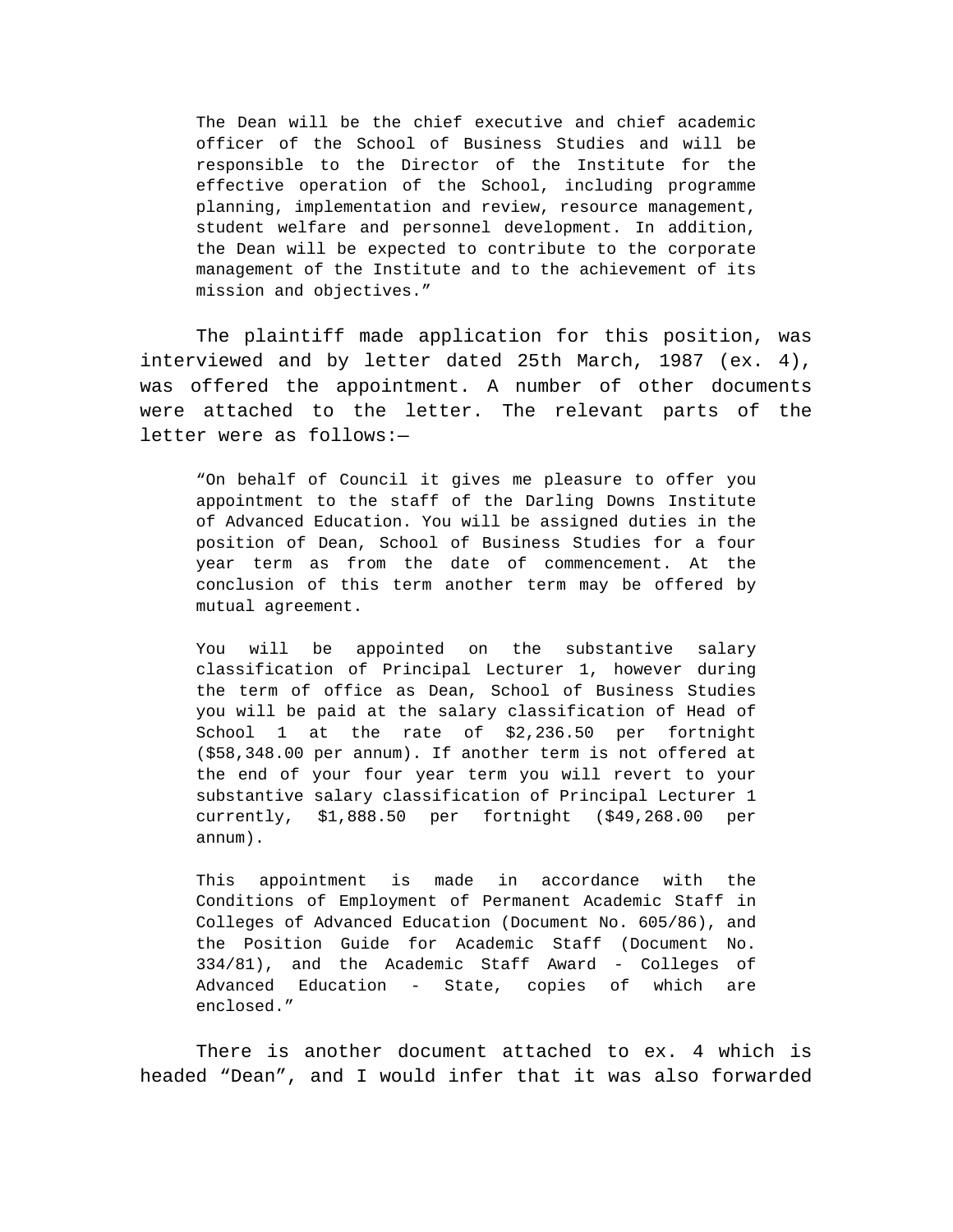to Dr. Beck at the relevant time. It outlines the duties of a Dean.

The ambit of the School of Business Studies does not appear from the letter of appointment or attached documents, however I infer that the term is used to refer to the organization described in the advertisement to which I have referred. The advertisement made it clear that the position offered was that of chief executive and chief academic officer of a school which was offering a degree course in business with accounting, computing and management areas of study. The School also offered an associate diploma course in secretarial studies and a graduate diploma course in information processing. The plaintiff has said in evidence that it was the integration of various disciplines into one overall School of Business Studies which attracted him. Although his personal feelings about the job are not particularly relevant to the proper construction to be placed upon the contract of employment it is clear to me that the position offered by the advertisement and to which the plaintiff was appointed by the letter of 25th March, 1987 (ex. 4) was head of a teaching school the areas of operation of which went beyond accounting matters to include computing and management. I consider that the advertisement comprised part of the contract between the parties.

Dr. Beck was not offered appointment on a permanent basis as Head of School, which is a classification prescribed in the documents accompanying ex. 4, but rather he was offered appointment as Principal Lecturer 1, the highest position below that of Head of School, with an assignment of duties as Head of School 1 for a period of four years. This approach was probably designed to create a limited term for a person occupying the position of Head of School, whilst at the same time giving him permanent tenure. That this was a regular practice appears from the last document attached to ex. 4 which purports to have been "approved by Council 1st September, 1978". The document provides that a Dean shall be "appointed as Dean for a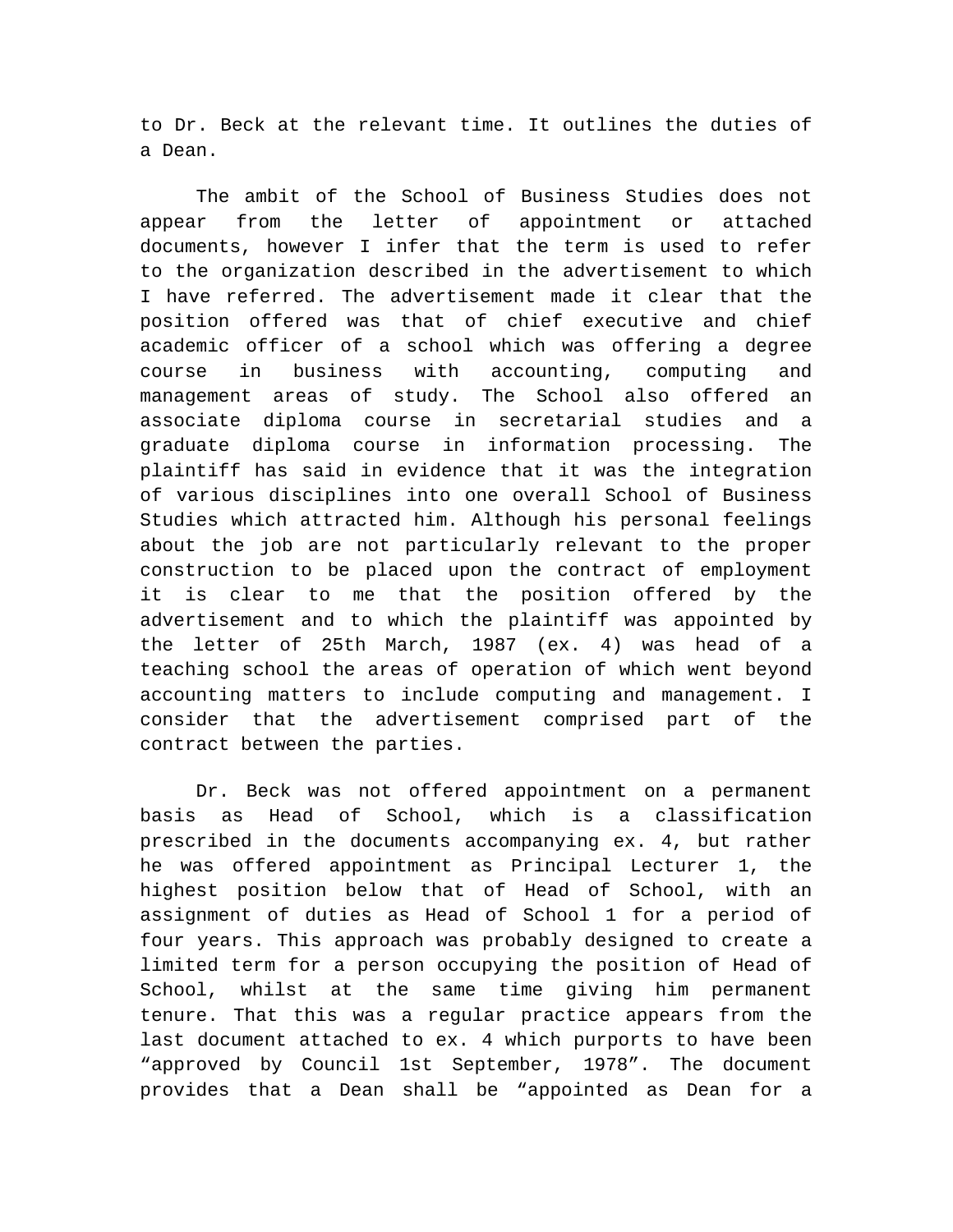full-time, four year term by Council, with re-appointment by mutual agreement." This is consistent with the proposal made to Dr. Beck.

The "Conditions of Employment" document and the relevant award (ex. 21) provide for appointment on probation. With minor exceptions, those provisions are in identical terms and are as follows (I adopt the numbering system used in the award):—

- "(1) Appointment shall be subject to a probationary period of 12 months and shall then be subject to confirmation.
- (2) Should a probationary appointment not be confirmed, the appointment may be terminated or the probationary period may be extended for a further period not exceeding twelve (12) months.
- (3) When a probationary appointment is terminated, at least four (4) months' notice shall be given of the termination of appointment except that, with the agreement of the staff member concerned, a shorter period of notice may apply.
- (4) A staff member shall give at least four (4) months' notice of resignation, provided that, in special cases, the Council may accept a shorter period of notice.
- (5) At the discretion of the Council, payment may be made in lieu of any or all of the required period of notice of termination of an appointment for reasons other than retirement."

When one looks at ex. 4, it is difficult to conclude that either party intended that the plaintiff's appointment be subject to a period of probation. It seems likely that the inclusion of the requirement for probation was more as a consequence of using a standard form of offer than as a result of the relevant authority requiring probation in the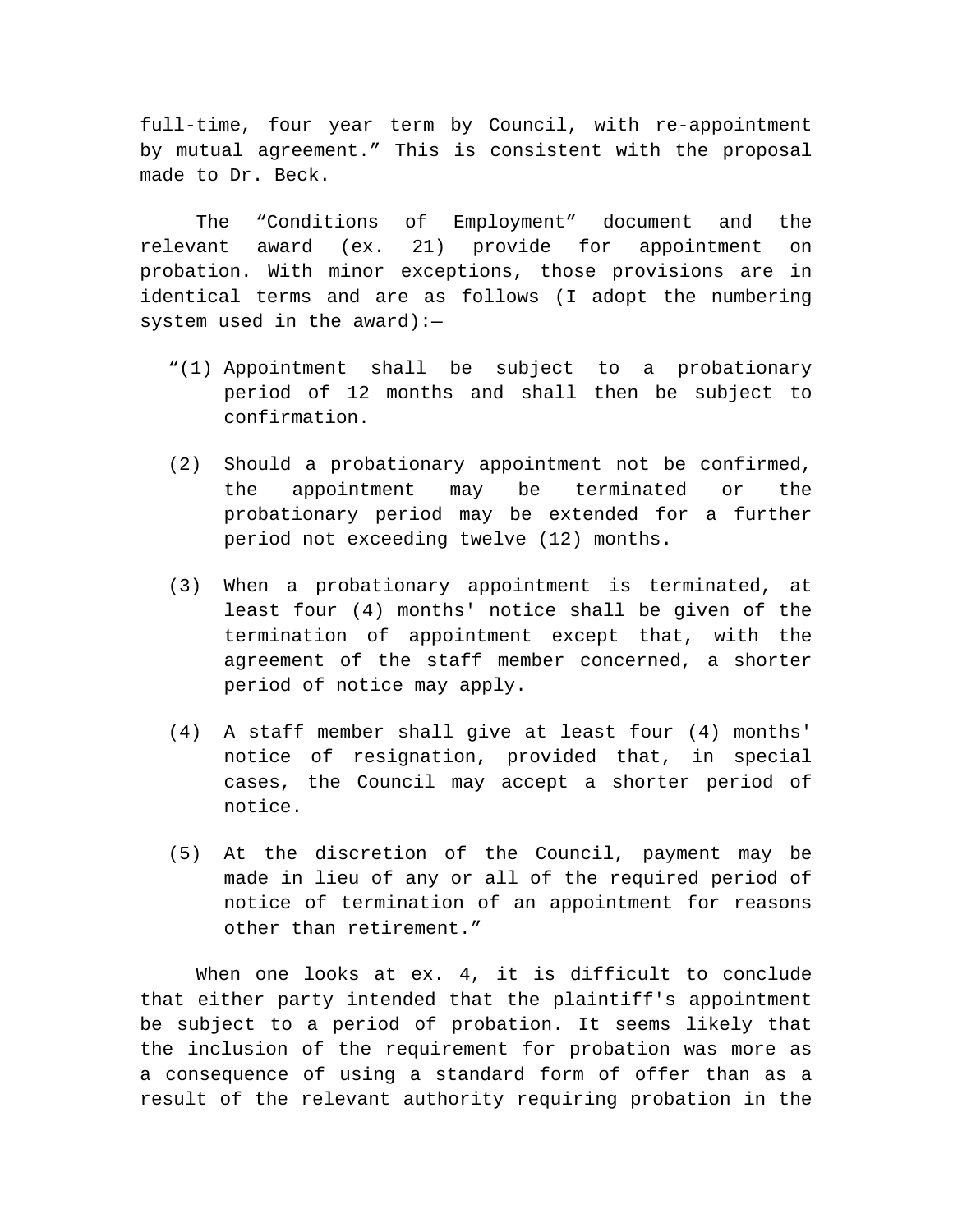present case. Nonetheless it was not submitted on behalf of the plaintiff that the probation requirement was inapplicable in his case, and I am satisfied to proceed upon the assumption that he was initially appointed upon probation.

By letter dated 13th April, 1987 (ex. 5), the plaintiff accepted appointment and proposed that he take up his appointment with effect from 1st June, 1987, which he subsequently did.

In the early part of 1988, substantial debate occurred concerning the possible re-organisation of the Institute. By that time it was anticipated that it might acquire university status, and certain changes in organisation and terminology were thought desirable. Thus it was proposed that the chief executive officer be termed "President" rather than "Director" as had previously been the case. It was contemplated that a Deputy-President and Vice-Presidents would be appointed with the intention that three of the Vice-Presidents assume responsibility for academic planning, co-ordination and implementation in three Colleges within the defendant. These Colleges would be groups of Schools, the term "School" having until then been used to describe the major teaching sub-units of the Institute. It was also proposed that each School continue to have a Dean as its chief executive and chief academic officer, but that each Dean be responsible to the Vice-President of the relevant College. There were to be Colleges of Science and Technology, Humanities and Business.

The above information appears in a document which is part of ex. 11. No doubt the proposals emerged over some months and were subject to numerous variations. Exhibit 11 shows the position as at mid-April, 1988. At that stage, it was proposed that the College of Business contain a School of Management and Business Systems and a School of Accounting and Finance. The School of Accounting and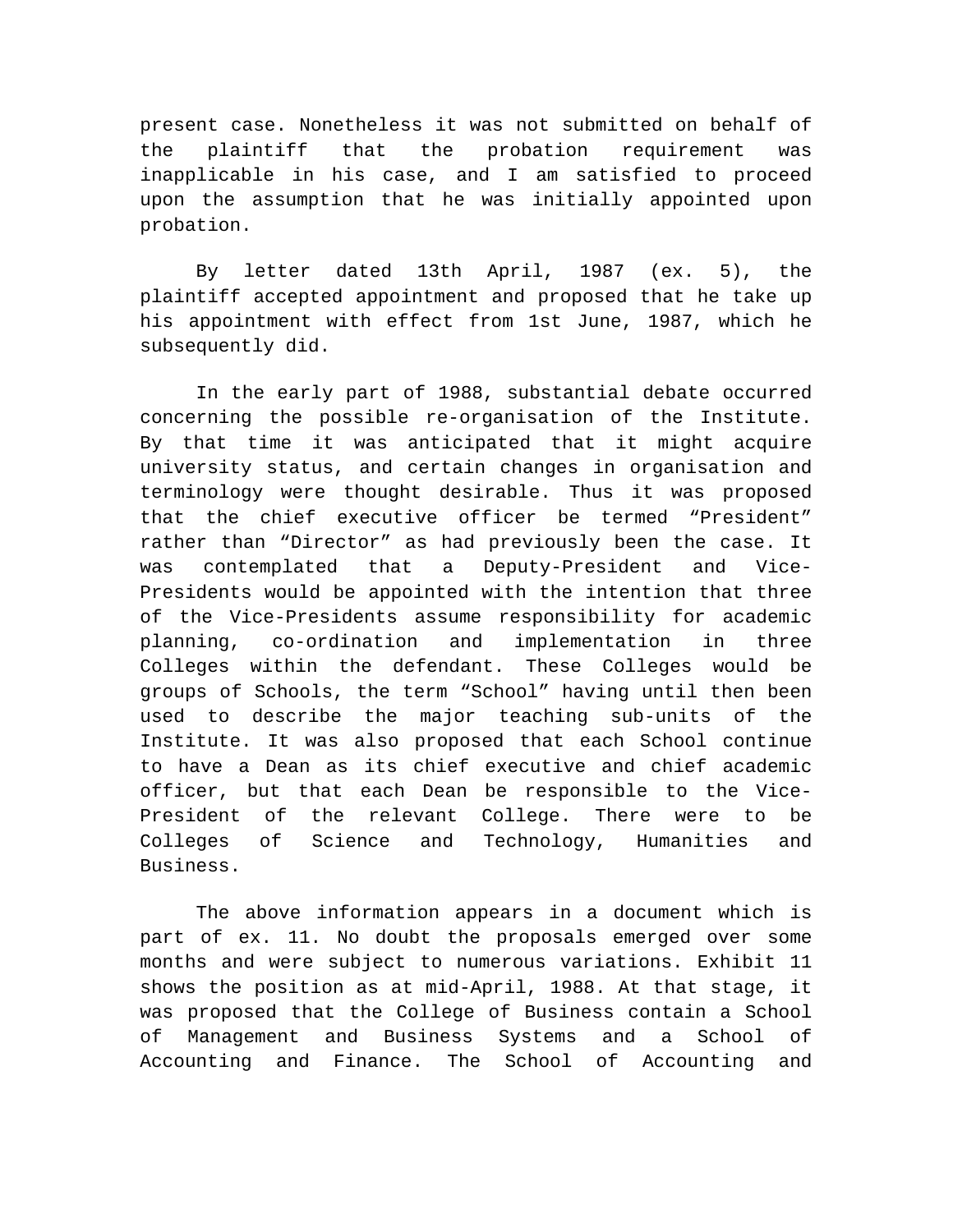Finance was to offer courses in accounting, applied economics (banking and finance) and local government.

Although Dr. Beck was involved in some of the discussions which led to these proposals, it is clear that he always opposed them, in particular the proposal that his School be broken up.

At a meeting of the Council of the Institute held on 15th July, 1988, the Council adopted a report of the Chairman's Ad Hoc Committee of 13th July, 1988. See ex. 12. The minutes of that meeting of the Ad Hoc Committee (ex. 13) record the following recommendations to Council:—

- 1. That Council adopt as policy the recommendations contained in the paper "Key Parameters in Planning for Institutional Development: 588/88 ATTACHED and endorse the document "Planning for Institutional Development: 535/88.(sic)
- 2. That Schools of Accounting, Management and Information Technology be established forthwith.

These recommendations had the immediate effect of dividing up Dr. Beck's areas of responsibility. To reinforce this, the Ad Hoc Committee had also recommended that the School of Business Studies be disestablished as from 1st August, 1988 and that Dr. Beck be appointed Dean of the School of Accounting. There were to be Acting Deans appointed in the Schools of Management and Information Technology. It was also recommended that one position of Vice-President be established, to be described for the time being as "Associate Director". The duties of this gentlemen were to include co-ordination of the academic programmes offered by the Schools, management of the development, implementation and evaluation of the Institute's academic programmes, identification and use of human and physical resources, and ensuring compatibility of academic policies and procedures at Institute and School levels. The Head of the School of Engineering was appointed to the position of Associate Director.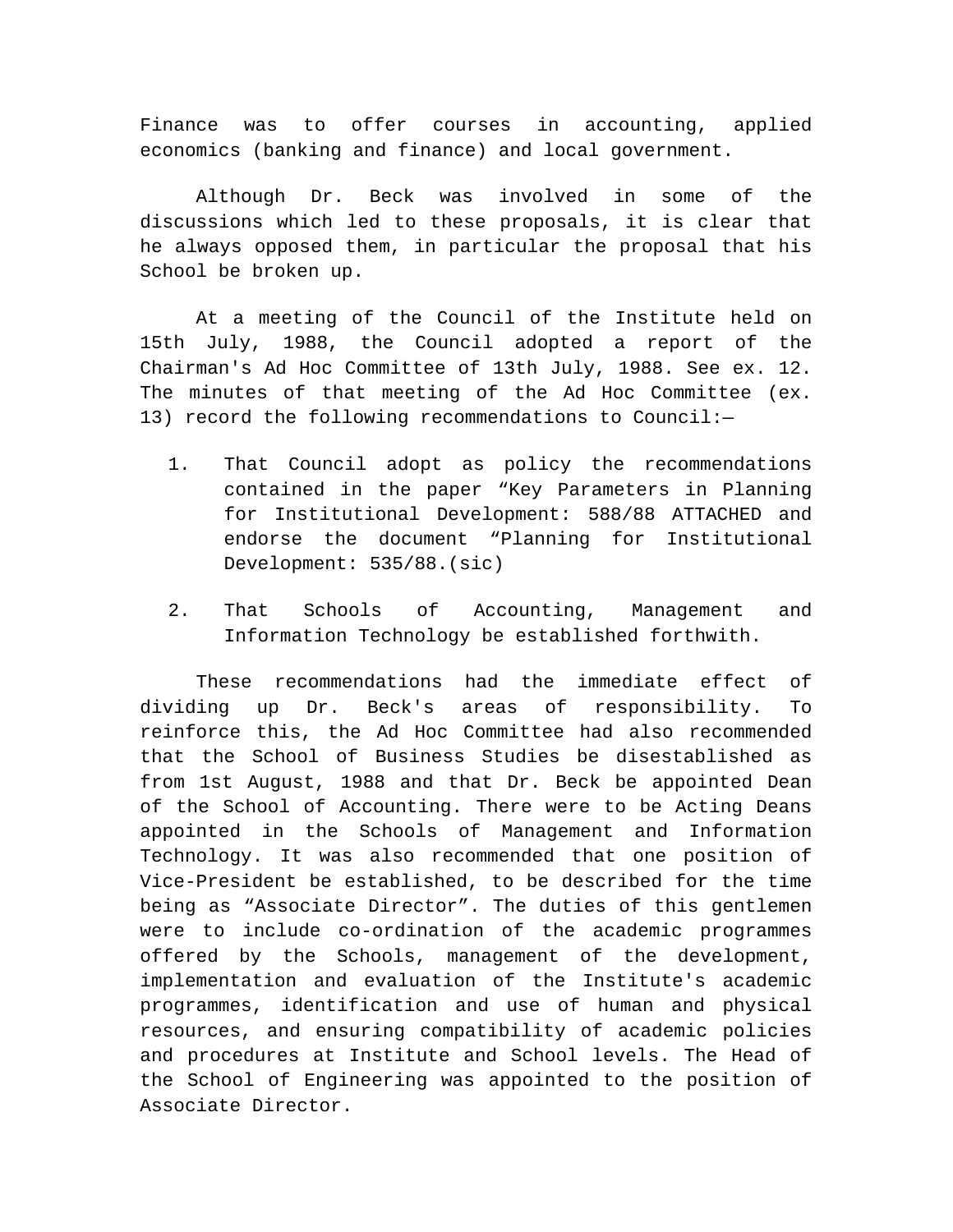There can be little doubt that these proposals, all of which were adopted by the Council, had the effect of seriously reducing the area of responsibility assigned to Dr. Beck and also went a long way towards introducing, between him and the Director, another responsible officer, contrary to the circumstances which prevailed at the time at which he was appointed. The documents, "Planning for Institutional Development" and "Key Parameters in Planning for Institutional Development" are exs. 14 and 15. These documents recognize the proposal to create three Colleges within the Institute, including a College of Business which would comprise two Schools, a School of Management and a School of Accounting and Finance. It will be noted that the latter school differs in title from that described in ex. 13. According to ex. 14, the School of Accounting and Finance was to have two strands of study, a Bachelor of Business Degree in Accounting and a Bachelor of Business Degree in Applied Economics (Banking and Finance). Exhibit 15 indicates that the total proposal was to be implemented over some years, but the minutes of the Ad Hoc Committee meeting show that the changes contemplated in respect of Dr. Beck's area of interest and his position were to be effective immediately.

After the Council meeting, which occurred on a Friday night, Dr. Beck was contacted by the Registrar of the Institute and told that he had been appointed Dean of the new School of Accounting. Dr. Beck replied that he did not know how that could have happened since he hadn't applied for any such job. Dr. Beck had not then seen the documents which had been formally approved by the Council, but on or shortly after 19th July, 1988 he became aware of the contents of the documents which comprise ex. 16. These documents propose a School of Accounting conducting only one course, that of Bachelor of Business - Accounting. The course leading to the degree of Bachelor of Business - Applied Economics (Banking and Finance) had by then been transferred to the School of Management.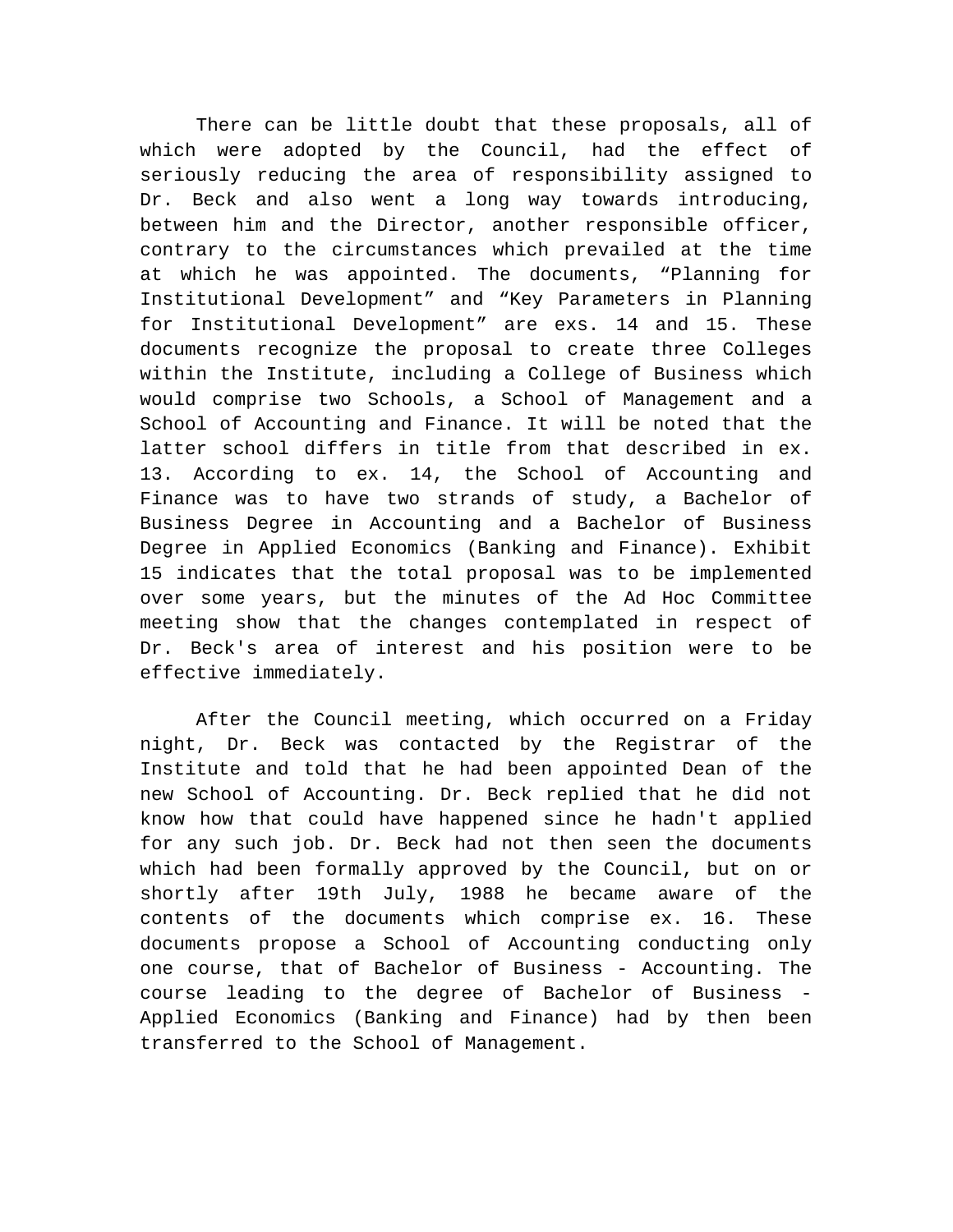Exhibit 16 contains minutes of a meeting of the Director's Consultative Committee held on 19th July, 1988 at which the balance of the exhibit was produced to those attending. There can be little doubt that those documents were advanced as disclosing the proposals which were to be carried into effect, notwithstanding certain variations between them and the proposals previously approved by Council. Dr. Beck was at that meeting and registered his objection to the proposals, indicating that he would not be accepting the new position. The Director of the Institute, Dr. Barker "confirmed" that Dr. Beck would finish duty on 1st August, 1988, presumably because the effect of the Council's decision was that his present position would cease to exist thereafter, and he had not accepted the new position offered to him. As I have pointed out, there are some differences between the resolution of the Council and the proposal notified to Dr. Beck. I find that Dr. Beck was at no time prior to his departure from the Institute aware of these differences and that the proposal which was communicated to him as the effective decision of the Council was that contained in ex. 16.

On first principles, this appears to me to have been a clear repudiation by the defendant of its contract with the plaintiff. There are cases in which the application of the general rules of repudiation are applied to contracts of service and for services. The decision closest to the present is that of Asquith J. in Collier v. Sunday Referee Publishing Co. Ltd. (1940) 2 K.B. 647 at p. 651. That was a case in which the plaintiff had been employed by the defendant to act as chief sub-editor of a newspaper. The defendant subsequently sold the newspaper and thus put it out of its power to employ the plaintiff. The defendant continued to pay the plaintiff weekly sums equal in amount to his salary for some months, although the latter contended that he accepted these sums only on account of the damages to which he was entitled because of the defendant's breach. He performed some minor services. The plaintiff subsequently declined to continue on this basis, and the defendant stopped the weekly payments. The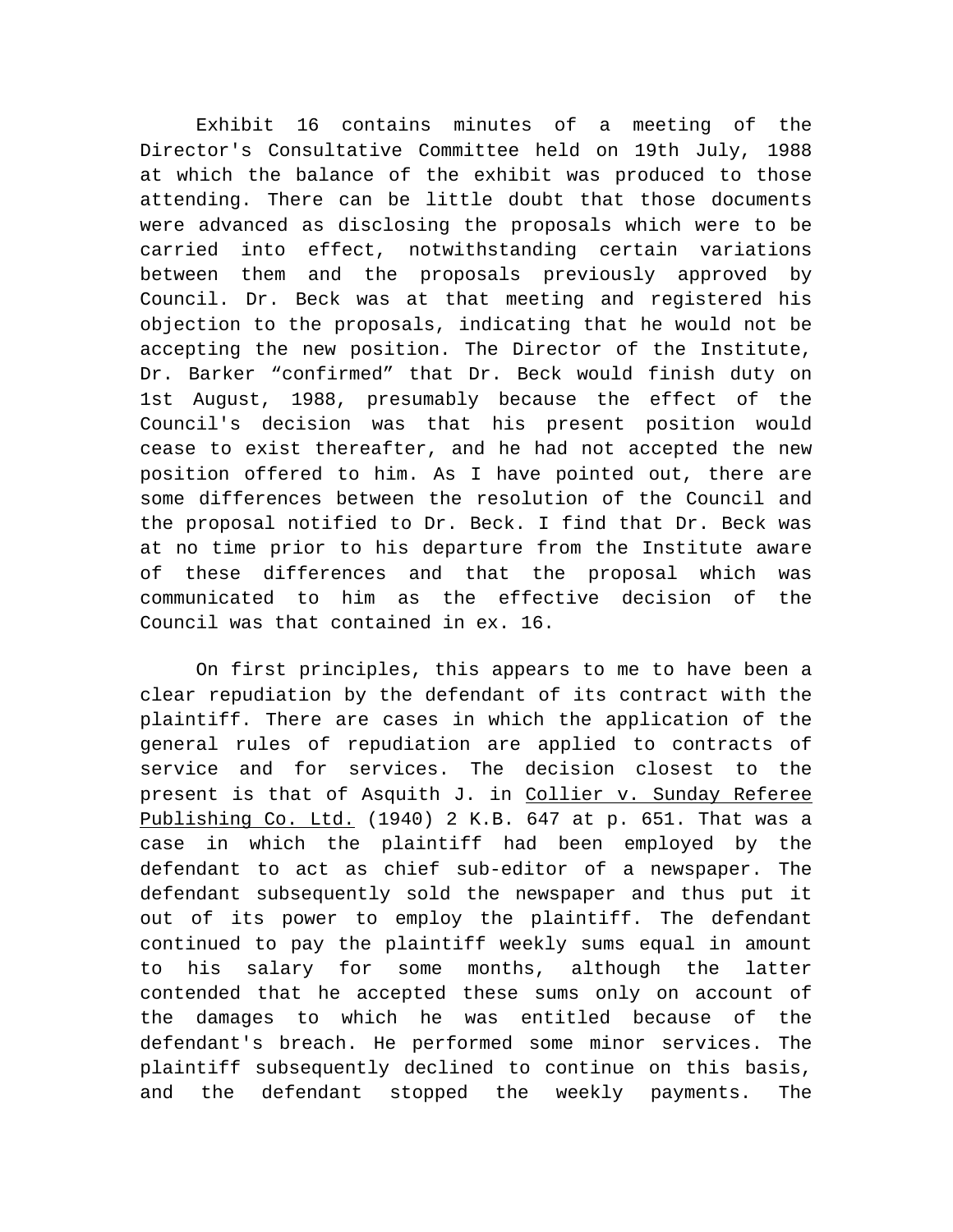plaintiff sued for damages for wrongful dismissal. At p. 651 his Lordship held:—

"But I do hold that the very foundation of the contract was the appointment of the plaintiff, during the contract period, to a specific office. The defendants engaged the plaintiff, not to perform at large the sort of work commonly performed by any chief sub-editor. They engaged him to fill the office of chief sub-editor of a specific Sunday newspaper. By selling that newspaper they destroyed the office to which they had appointed him. That this is a breach of contract, I cannot doubt."

This conclusion is nothing more than an example of the operation of the general rules as to repudiation. If a contract is properly construed as appointing the plaintiff to a particular office, then to abolish that office constitutes a failure to permit him to have the benefit of the contract and must be a repudiation. The construction exercise involves a consideration of the importance of appointment to the office in the context of the contract as a whole to determine whether or not repudiation of that term is sufficient to justify rescission. The plaintiff in this case was appointed to be the head of the School of Business Studies and to be responsible to the Director of the Institute for the academic and administrative conduct of that School. Instead, he was in effect told (by ex. 16) that he would in future be the head of a much smaller school and that there was an intention in the future that he not be directly responsible to the Director.

It is true that some aspects of the proposed changes might not have been effected immediately and may have been introduced over some years, but this is beside the point. The point is that the defendant was, by ex. 16, communicating to the plaintiff an intention not to be bound by the contract made between them. Instead, the plaintiff was being offered a job different in scope and status from that which he had agreed to do. This amounted to a wrongful repudiation by the defendant of its obligations under the contract.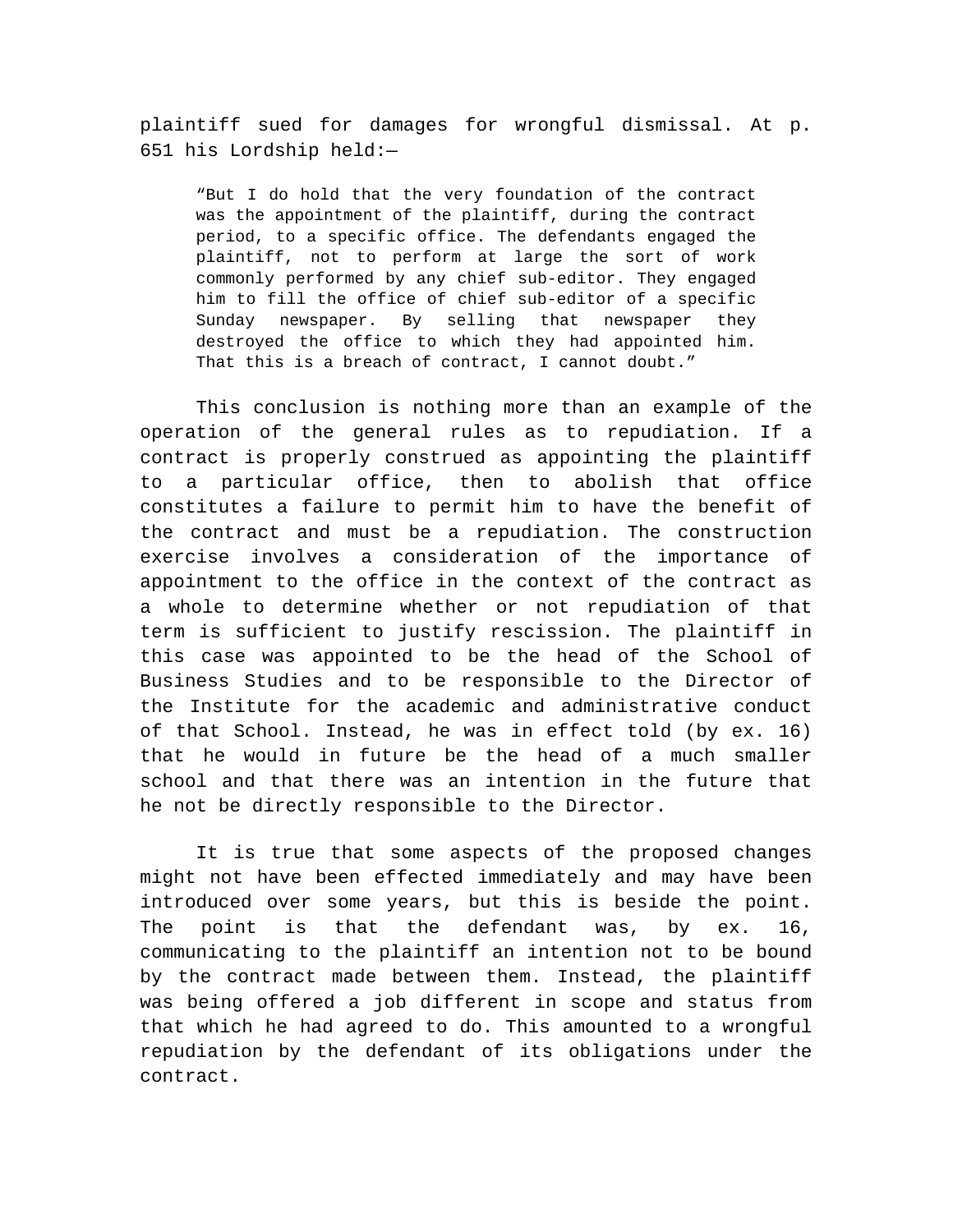In the course of the trial, some time was taken up in discussing the entitlement of the defendant to reorganise its structure and canvassing the need for such reorganisation. Some time was also taken up in discussing the extent to which the plaintiff may have felt that he was being demoted by the proposed restructuring. It is clear that the governing body of the defendant was both entitled and obliged to organise its affairs as it considered proper for the performance of its functions. However it was also bound by the contract. Having chosen to appoint the plaintiff to a particular office for a fixed period, not retaining any right to terminate that appointment in the event of reorganisation, there were legal consequences incidental to abolishing that office.

Similarly, it does not seem to me to matter very much whether or not the plaintiff felt embarrassed or upset by the reorganisation, save that he claims damages in respect thereof, a matter with which I will deal later. The true point of the case is that the benefit bargained for by him was firstly, his salary and other perquisites of office and secondly, the status and challenge of the job. In many jobs, the important benefit for the employee is the pay, and what he does during working hours is irrelevant. In some cases it may be that employees are happy to do as little as possible for their wages, but this situation does not apply to a highly qualified professional man seeking academic appointment in a tertiary institution. It is obvious from the advertisement and the terms of the appointment, and one knows from common experience that persons in such positions derive considerable satisfaction from the performance of their duties. Indeed, it is probable that this is why people go into academic life as opposed to pursuing careers in the practising professions.

Some attempt was made to rely upon the probation provisions as excusing the defendant from the legal consequences of its breach. The plaintiff commenced employment on 1st June, 1987, and so his probation period expired on 1st June, 1988. The terms of the probation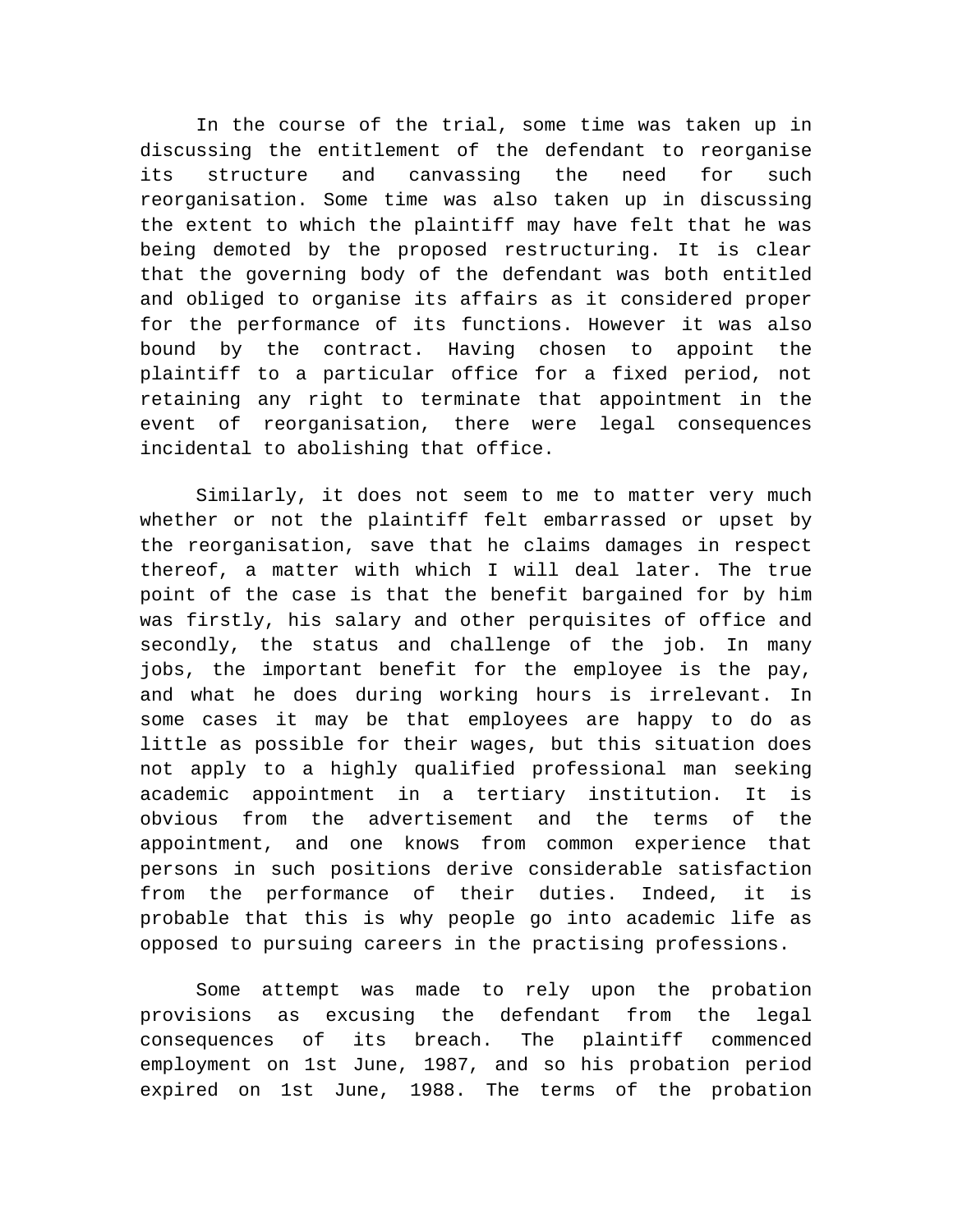offered the employer the options of confirming the appointment after 12 months, terminating the appointment or extending the probation for the further period of up to 12 months. Termination required four months' notice, and this was never given, nor was there any suggestion that the probation period be extended for a further period. The defendant submits that as at 19th July, 1988, it was still entitled to determine Dr. Beck's probationary appointment, notwithstanding the fact that his probation period had expired on 1st June, 1988 and that no step had been taken thereafter to effect any such termination. There has been no suggestion that his services were other than satisfactory.

There are many answers to this submission. The most persuasive is that the defendant never purported to take this step. There was no suggestion that the plaintiff had other than successfully completed his probation period. The Shorter Oxford Dictionary relevantly defines "probation" as, "The action or process of testing or putting to the proof; trial, experiment; investigation, examination. The testing or trial of a person's conduct, character or moral qualifications; a proceeding designed to ascertain these: esp. in ref. to the period or state of trial. Of a candidate for membership in a religious body, order, or society, for holy orders, for fellowship in a college, etc.."

The Concise Oxford Dictionary probably comes closer to the modern meaning of the word which it defines as, "Testing of conduct or character of person, esp. of candidate for membership in a religious body, etc. or for employment ..."

It is clear that what is contemplated in such a period of probation is that the employee demonstrate his suitability for the job in question. One would expect that the right to exercise a power to determine for failure to satisfy during a probation period would not be unfettered. In any event, as I have said, there was never any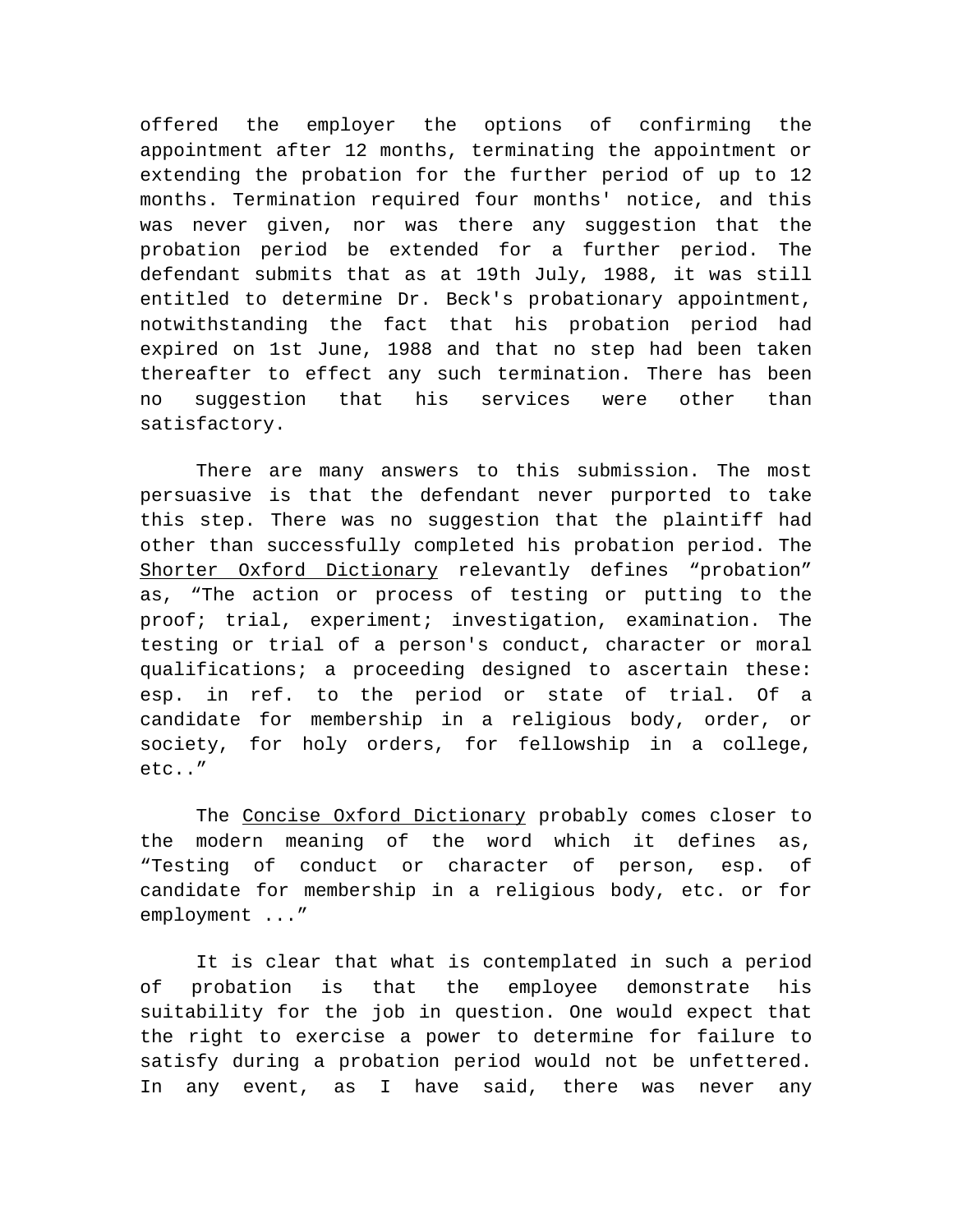suggestion that the defendant might exercise any power to determine the plaintiff's employment in reliance upon the probation provision. He was allowed to continue in his employment after the expiry of the probation period, and indeed in the circumstances which I have outlined, he was offered another position. It is impossible to infer that the defendant had any intention of exercising the alleged right to determine his employment in reliance upon the probation provision. The true position seems to me to have been that as a result of inaction on the part of the defendant, Dr. Beck's employment had been confirmed.

It should also be noted that pursuant to the Award, it was his "appointment" which was to be confirmed, and not the nature of his duties. When one has reference to ex. 4, it is clear that Dr. Beck was appointed as a Principal Lecturer 1, although he was 'assigned duties in the position of Dean'...". It was his appointment which was subject to probation and not his assignment of duties as Dean. There was no suggestion that his appointment as Principal Lecturer 1 be terminated, and I think this demonstrates the irrelevance of the probation provision to the present dispute.

Although the probation provision contemplates an election between confirmation, determination or extension of the probation period, I believe that the usual nature of a probation period strongly suggests that the failure to exercise any of those options at the appropriate time will lead to an inference of confirmation of the appointment, particularly in the case of a senior employee such as the plaintiff in the present case. As a factual matter, I consider that his appointment had been confirmed, and that the defendant had no intention of relying upon the probation provision, nor had it any continuing right to do so given the time which had elapsed since the expiry of his probation period and his continued employment, including in particular, the offer of further employment.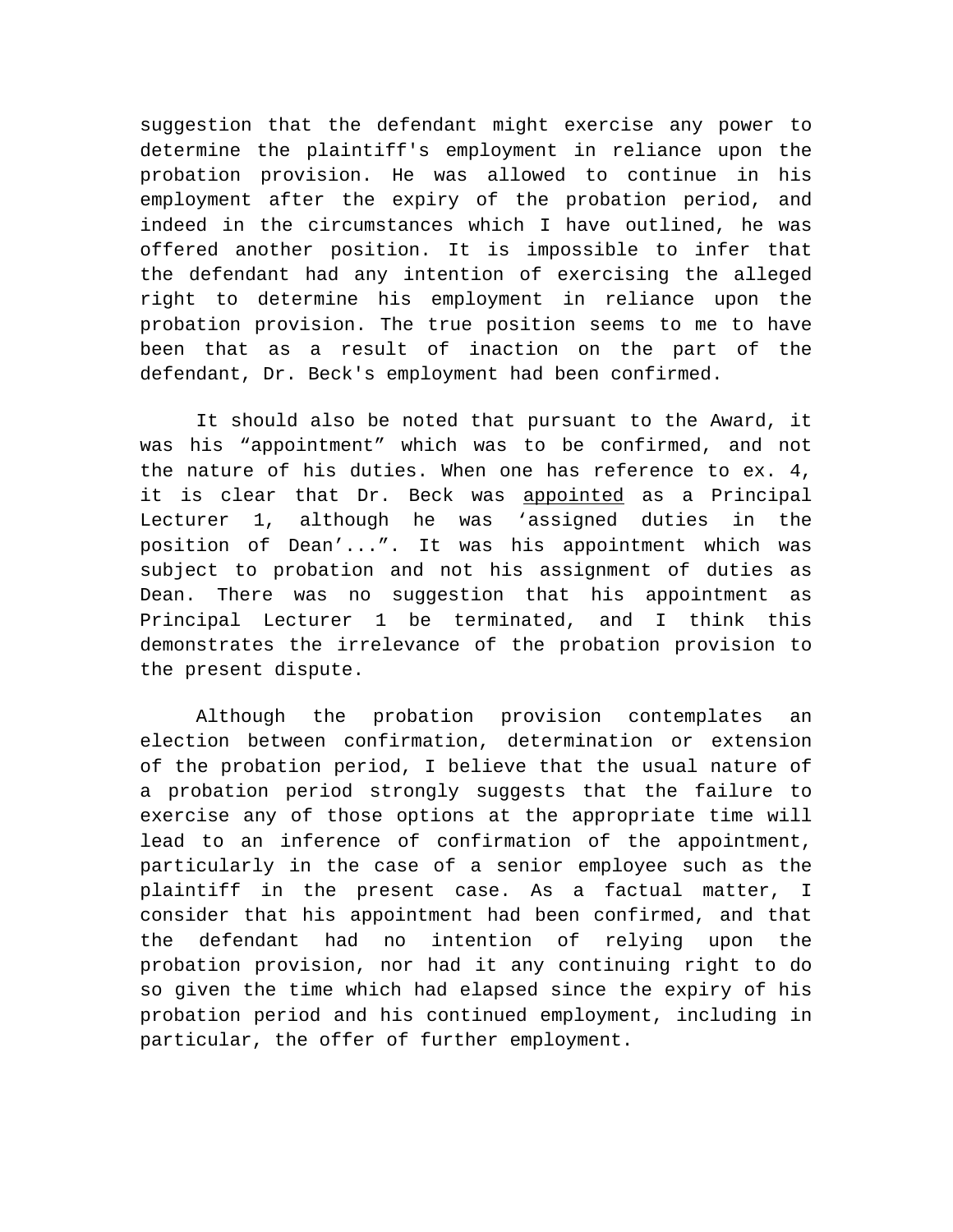The defendant also submitted that the position offered to Dr. Beck was not substantially different from that to which he had previously been appointed. It is true that the new position carried with it a substantial part of the teaching programme of the former position. However there had been a significant narrowing in the range of courses and subject matter which would be under Dr. Beck's control. As a factual matter, the difference in ambit was such as to render the job offered to him after the restructuring, a job quite different from that which he had undertaken to do. I think, too that the interposition of another level of administration between him and the Director of the Institute substantially reduced the status of his position. In saying this I am not referring in particular to the situation in the Institute of that time, but more to the general view which a person in the position of the plaintiff, or somebody looking at his position might take. There was also the threat of reorganisation into colleges which would have further downgraded his position. The question of direct access to the overall head of such an organisation is obviously an important consideration in assessing status in this context. I found Professor Gibson's evidence in this respect to be unpersuasive.

It is true that the number of students in Dr. Beck's department would not have been substantially different from the number which obtained at the time of his initial employment. However the number of students in the Institute had increased dramatically as had the number under Dr. Beck's supervision in the School of Business Studies. Thus the proposed appointment would have reduced the number of students under his supervision. Similarly, his staff was to be reduced substantially, and it takes little imagination to see that reduction in the number of staff under supervision is again a serious attack on the standing of the position in question.

In the end, I am satisfied that the defendant wrongfully repudiated its agreement with the plaintiff and that such repudiation entitled the plaintiff to determine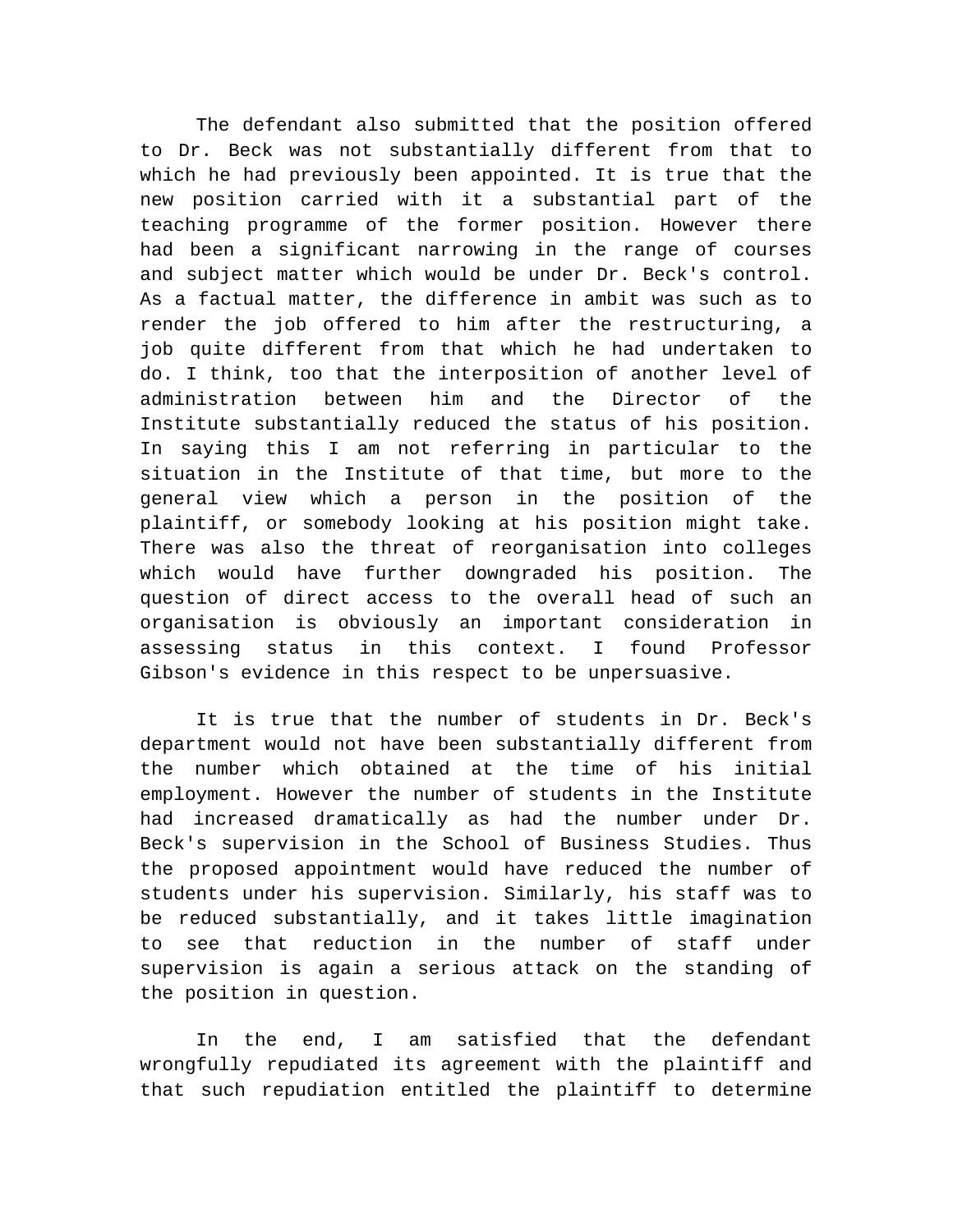the contract. This he did. It follows that he is entitled to damages for breach, and the question arises as to how those damages should be quantified and as to the extent of his obligation to mitigate his loss. He commenced looking for other employment and applied for a number jobs, although he was not particularly well-qualified for some of them. The evidence indicates that there was at that time, and has always been since a shortage of suitably qualified lecturers in Dr. Beck's area of expertise. It follows that he could at any time have obtained another job as a lecturer in accounting or some similar position. Of course, this would have meant a substantial reduction in status and salary for him, and I hold that it was reasonable for him to seek a job of higher standing and with more onerous duties until such time as it became apparent to him that he could find no such job.

The other important aspect of damages is that he had been appointed as Dean only for a period of four years from 1st June, 1987. After that time, any extension would have been a matter for agreement between the parties. Dr. Beck indicated that he would not have been interested in continuing other than as Dean. The events with which I have been concerned in this trial have made it clear that the defendant would not have been willing to renew his term at the expiry of the four year period. Thus any claim for damages cannot extend beyond 1st June, 1991.

In the absence of any other suitable employment, the plaintiff has now established himself in a consulting business, and although it is still in its infant stages, he anticipates that in the next tax year, he will derive an income roughly equivalent to that which he could have derived as a lecturer. Subject to one question of mitigation, the proper measure of the plaintiff's loss is to allow him a period of time after his termination as a reasonable time in which to find a job of roughly equivalent status. In the event that no job was found during that period (as actually occurred), it would be reasonable to expect him to mitigate his loss by taking a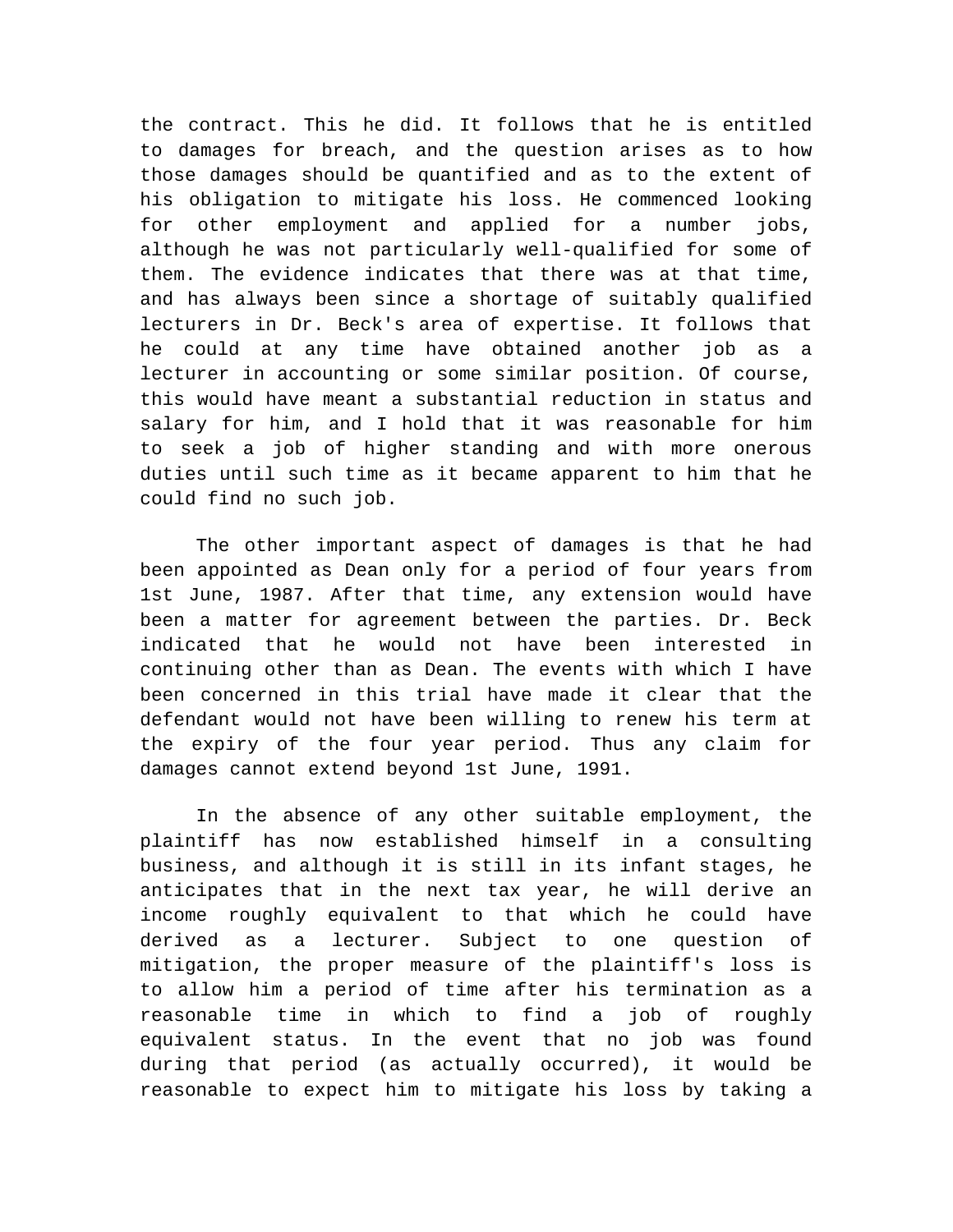job of lesser status, possibly as a lecturer or senior lecturer. Thus, broadly speaking, his loss will be measured by his lost salary as a head of department for a period of time after termination and thereafter, by the difference between that salary and the amount which he could have earned had he taken employment as a lecturer which employment was probably open to him. A claim was also made for the value of the lost use of a car. The practice at the Institute was to allow Deans the private use of Institute cars when not required for Institute purposes. This included possession and use of the car out of hours and at weekends. There was no contractual obligation upon the defendant to provide this benefit. Once the parties fell into dispute, as they did, it would be at least likely that any such voluntary benefit would be withdrawn. Once the parties resort to enforcement of strict legal rights, it is unlikely that voluntary benefits will continue. In any event, the plaintiff is only entitled to be put in the same position as if the contract had been performed according to its terms. To include an award for loss of a voluntary benefit would be to enforce a promise not supported by consideration.

This situation is conceptually different from the situation which arises in personal injuries cases. In those cases, the courts are often concerned to quantify lost capacity to earn income. To the extent that an employee has been receiving voluntary payments as an incentive to work, it is reasonable to infer that such payments would have continued had he not been injured. Thus in assessing his lost capacity to earn, regard must be had to such amounts.

It was urged by the defendant that in mitigation of his loss, the plaintiff ought to have accepted the offer of continued employment, although in a different position. I think it unreasonable to require this of the plaintiff. It seems extraordinary to assert that the plaintiff should have continued in a relatively important position in the Institute, notwithstanding the fact that he was actually looking for another job. One would think that a person in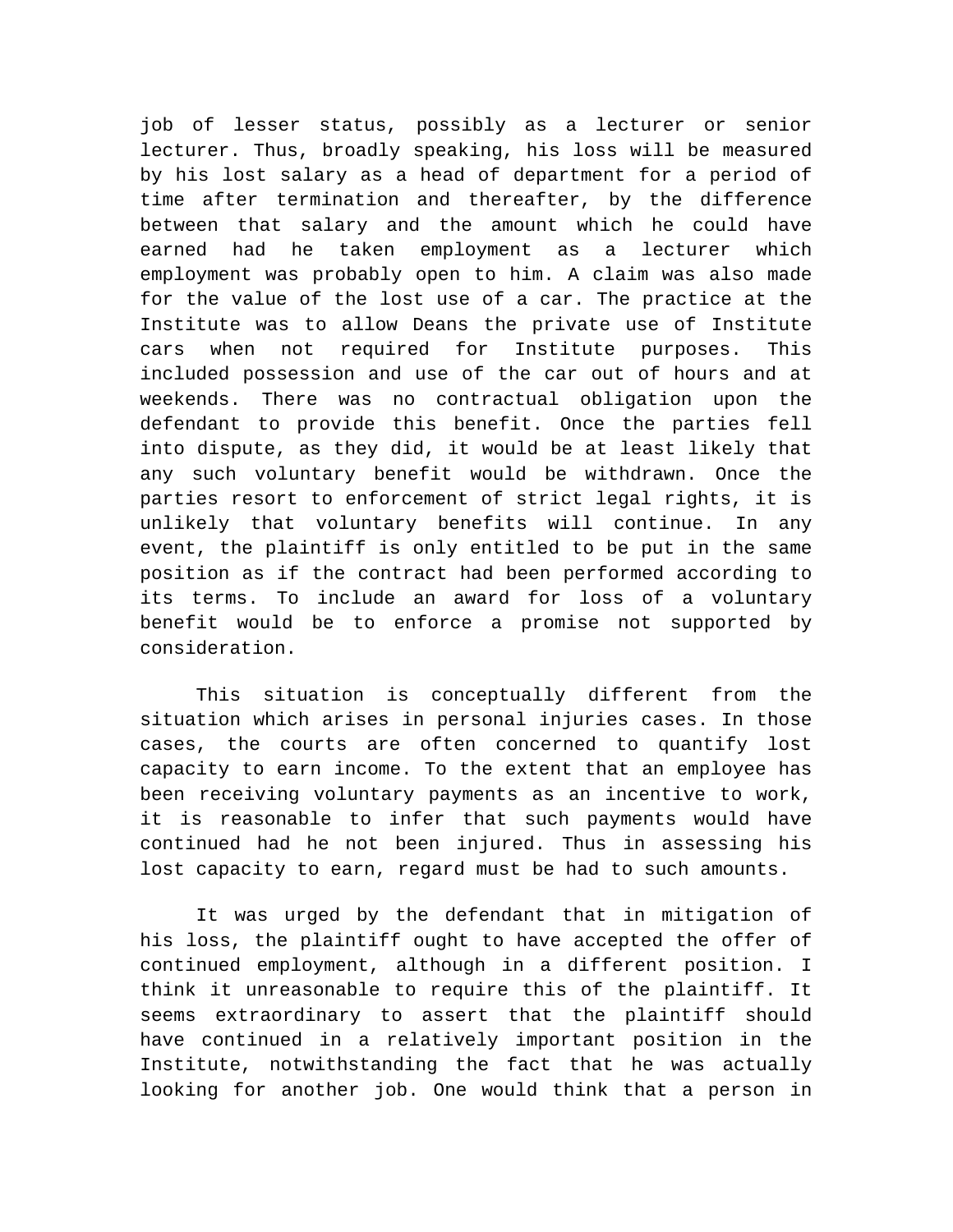such a position would only be effective if he were contemplating remaining there for a significant period of time. Once he had decided that he would be unhappy in that position and was looking for another, it could hardly be in the interests of the defendant that he continue temporarily. In a sense, it would have been dishonest for him to have accepted the other position, knowing that he intended to seek other employment. It would certainly not have been in the best interests of the defendant as a teaching institution. Secondly, one can imagine that serious questions of waiver and novation may have been raised had he chosen to accept the offer. Thirdly, given the treatment which he had received from the defendant, it seems to me quite unreasonable to expect him to remain within the Institute in the lesser position which was offered to him. In those circumstances I do not think that the duty to mitigate required him to accept the offer of employment.

As mentioned earlier, the plaintiff has made some claim for vexation and embarrassment. I say no more about this claim than to adopt the view of the Court of Appeal expressed in Bliss v. South East Thames Regional Health Authority (1985) I.R.L.R. 308 where the court (Cumming Bruce and Dillon L.JJ., Mrs. Justice Heilbron) held that in accordance with long established principles, such a claim could not succeed.

In assessing Dr. Beck's loss, as I have said, it is necessary to allow him a period without remuneration following his termination during which it was reasonable for him to seek a job of similar status. Given the necessary lead time involved in applying for a job, being interviewed and appointed, it would be inappropriate to fix too short a time for this process. Dr. Beck commenced with the defendant on 1st June, 1987, the position having been advertised in October of 1986, as appears from ex. 1. When one takes into account the possibility of some unsuccessful applications, it seems not unreasonable to allow him a year at full salary. It was submitted that any award should be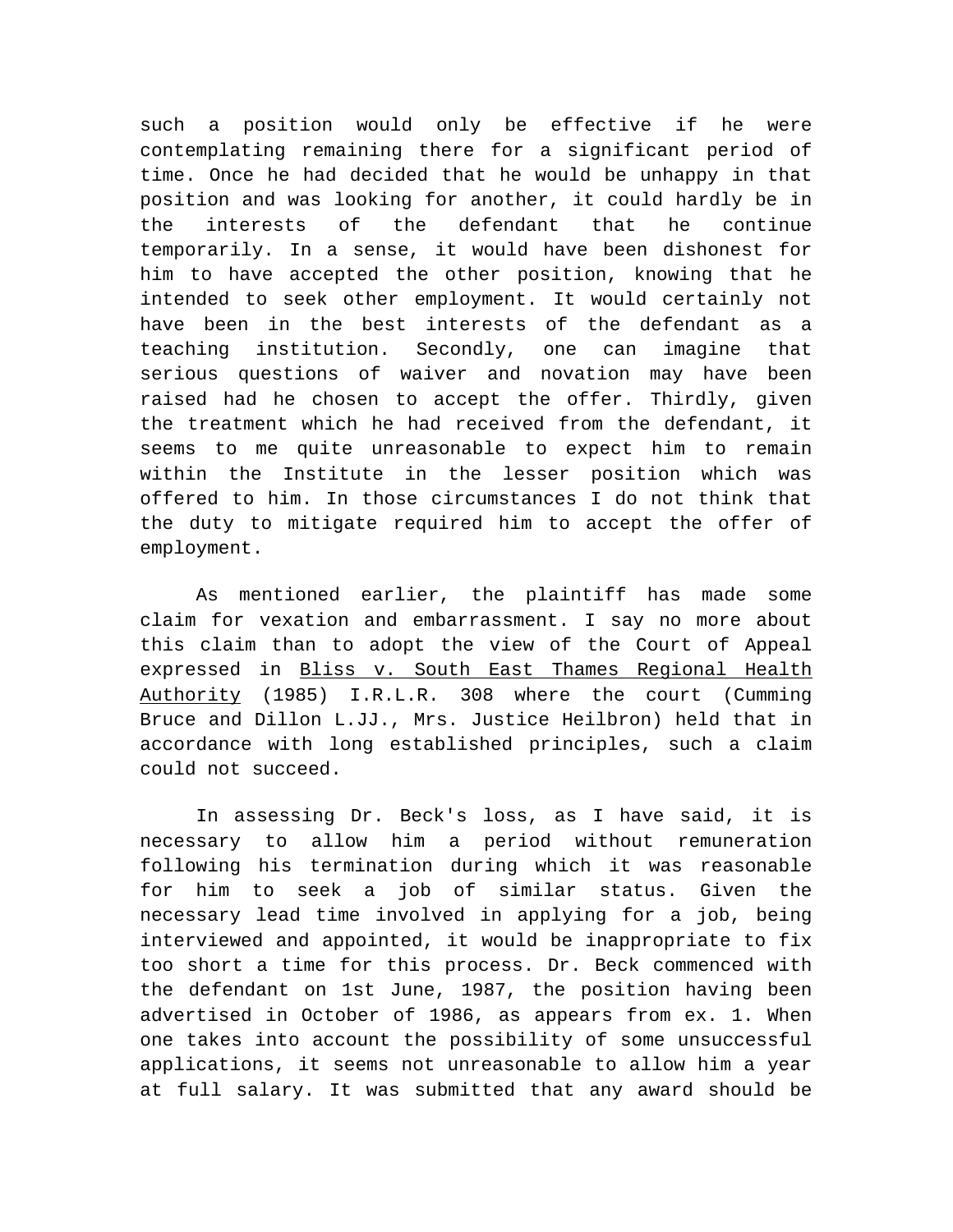based on pre-tax figures as it is likely that the award will bear tax. No contrary submission was put. For the year from 1st August, 1988 to 1st August, 1989, I allow him the sum of \$61,342.00 which was his salary at that time. He would also have received a 17½ per cent holiday loading for four weeks during that year and superannuation contributions by the employer. Calculations have been done and appear in ex. 19, the arithmetical accuracy of which was not challenged, although some of the assumptions underlying the calculations are not supported by my findings.

As to the holiday loading, 17½ per cent per week for four weeks shows \$825.00. The plaintiff calculates his superannuation contributions from the defendant at \$26,446.00 for the whole of the remaining term of his contract, that is for two years and 10 months, using his 1988 salary as a base figure. As I am presently concerned only with the benefit lost during the year immediately after his termination, I will allow him the part of that sum which is attributable to one year, namely \$9,333.00. Thus the total loss attributable to that year is the total of \$61,342.00, \$825.00 and \$9,333.00, equalling \$71,500.00 before tax.

For the period from 1st August, 1989 until 1st June, 1991 I would allow him the difference between the average of a lecturer and a senior lecturer's pay as appears from Professor Gibson's evidence and his likely salary as head of department. His qualifications lead me to conclude that such positions would have been readily open to him. I am, to some extent, averaging because I do not have the figures for the various salary movements during the period from 1988 until the present time. I am assuming also that the salary indicated by Professor Gibson for a Professor is roughly equivalent to that which would have been received by the plaintiff. Professor Gibson put the top of the range for a lecturer at \$40,000.00 and for a senior lecturer at \$50,000.00. A professor receives about \$65,000.00. Taking the average between lecturer and senior lecturer as a fair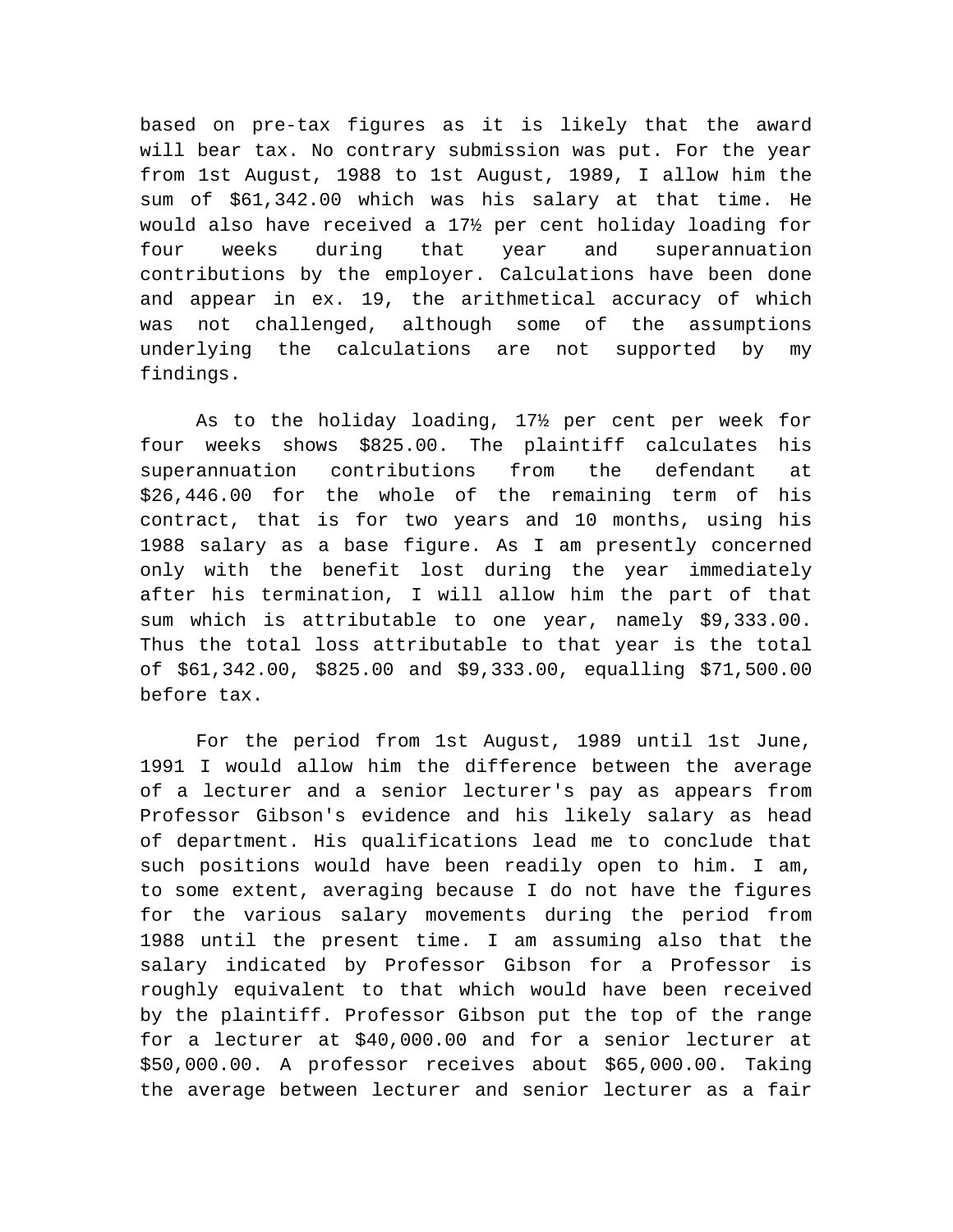representation of the likely position available to Dr. Beck had he been willing to accept it, this shows a loss of \$20,000.00 per year before tax. For one year and 10 months, the loss is \$36,666.00. As to the holiday loading, an employee entitled to four weeks' leave per year would be entitled to about 7½ weeks for one year and 10 months. Applying the 17½ per cent factor to \$20,000.00 for 7⅓ weeks shows \$493.00 as lost income attributable to the loading. As to lost superannuation contributions, the best I can do is to assume a proportional relationship between salary and contribution. If an annual income of \$61,342.00 yields an annual contribution of \$9,333.00, then an income of \$36,666.00 (the loss for one year and 10 months) shows a contribution of \$5,578.00. For the period from 1st August, 1989 until 1st June, 1991, I would allow the following loss:—

| Lost income from salary           | \$36,666.00 |
|-----------------------------------|-------------|
| Lost holiday loading              | \$493.00    |
| Lost superannuation contributions | \$5,578.00  |

This shows a loss for that period of \$42,737.00 and a total loss of \$114,237.00.

As I have said, the calculations for the period from 1st August, 1989 assume that the plaintiff ought to have taken employment as a lecturer or senior lecturer in accounting and that such a position was available to him. He has in fact undertaken consulting work, and he says that in the next tax year (1990/1991) he will probably be earning roughly what a lecturer would have earned. As I have projected his loss only upon the basis of the difference between a lecturer or senior lecturer and a professor, it is not necessary to make any deduction in respect of his likely income during that period. It seems that he started consulting on 1st September, 1988, and that until 28th February, 1990 (shortly before the trial), he had derived only \$9,664.00 from that work. Some part of this must have been derived during the year 1st August, 1988 until 1st August, 1989, for which period I have allowed him full loss of salary. Any sum received between